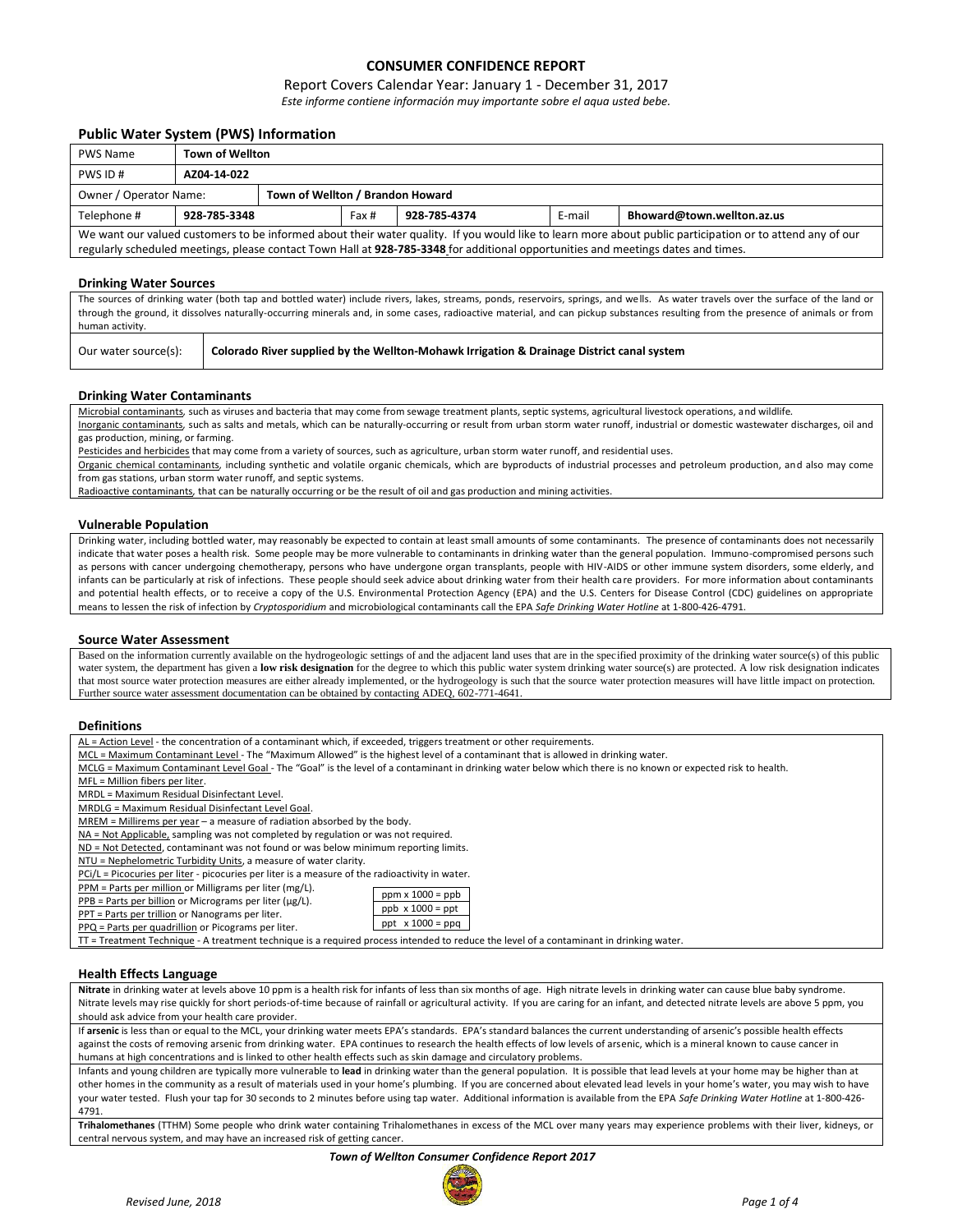# **Water Quality Data**

| <b>Contaminant (units)</b>                                                                                                                                                       | <b>Violation</b><br>Y/N | <b>Running</b><br><b>Annual</b><br><b>Average</b><br>(RAA) OR<br><b>Highest</b><br>Level<br><b>Detected</b> | Absent (A) or<br>Present (P)<br><b>OR</b><br><b>Range of All</b><br>Samples (L-H) | <b>MCL</b>     | <b>MCLG</b>              | <b>Sample</b><br><b>Month/Year</b> | <b>Likely Source of</b><br><b>Contamination</b>                                                                                       |
|----------------------------------------------------------------------------------------------------------------------------------------------------------------------------------|-------------------------|-------------------------------------------------------------------------------------------------------------|-----------------------------------------------------------------------------------|----------------|--------------------------|------------------------------------|---------------------------------------------------------------------------------------------------------------------------------------|
| Microbiological                                                                                                                                                                  |                         |                                                                                                             |                                                                                   |                |                          |                                    |                                                                                                                                       |
| <b>Total Coliform Bacteria</b><br>(System takes ≥ 40 monthly samples)<br>5% of monthly samples are positive;<br>(System takes ≤ 40 monthly samples)<br>1 positive monthly sample | N                       | 0                                                                                                           | <b>ABSENT</b>                                                                     | $\mathbf 0$    | $\pmb{0}$                | Continuous<br>Monthly              | Naturally Present in<br>Environment                                                                                                   |
| Fecal coliform and E. Coli<br>(TC Rule)                                                                                                                                          | N                       | 0                                                                                                           | ABSENT                                                                            | 0              | 0                        | N/A                                | Human and animal fecal waste                                                                                                          |
| Total Organic Carbon (ppm)                                                                                                                                                       | ${\sf N}$               | 2.9                                                                                                         | $2.5 - 3.2$                                                                       | <b>TT</b>      | n/a                      | Monthly                            | Naturally present in the<br>environment                                                                                               |
| Turbidity (NTU), surface water only                                                                                                                                              | N                       | .21                                                                                                         | $.08 - .83$                                                                       | <b>TT</b>      | n/a                      | Continuous                         | Soil Runoff                                                                                                                           |
| <b>Disinfectants</b>                                                                                                                                                             |                         |                                                                                                             |                                                                                   |                |                          |                                    |                                                                                                                                       |
| Chlorine (ppm)                                                                                                                                                                   | N                       | .76                                                                                                         | $.32 - 1.44$                                                                      | $MRDL = 4$     | $MRDLG = 4$              | <b>RRA</b>                         | Water additive used to control<br>microbes                                                                                            |
| <b>Disinfection By-Products</b>                                                                                                                                                  |                         |                                                                                                             |                                                                                   |                |                          |                                    |                                                                                                                                       |
| Haloacetic Acids (ppb) (HAA5)                                                                                                                                                    | N                       | RAA=.030                                                                                                    | $.021-.038$                                                                       | .060           | n/a                      | Quarterly                          | Byproduct of drinking water<br>disinfection<br>Byproduct of drinking water                                                            |
| Total Trihalomethanes (ppb) (TTHM)                                                                                                                                               | Y                       | RAA=.297                                                                                                    | $.068 - .12$                                                                      | .080           | n/a                      | Quarterly                          | disinfection                                                                                                                          |
| Lead & Copper                                                                                                                                                                    |                         |                                                                                                             |                                                                                   |                |                          |                                    |                                                                                                                                       |
| Copper (ppm)                                                                                                                                                                     | Ν                       | RAA=.10                                                                                                     | $.025 - .42$                                                                      | $AL = 1.3$     | $ALG = 1.3$              | 9/20/2017                          | Corrosion of household<br>plumbing systems; erosion of<br>natural deposits                                                            |
| Lead (ppb)                                                                                                                                                                       | N                       | RAA=.00096                                                                                                  | ND - .0035                                                                        | $AL = 15$      | 0                        | 9/20/2017                          | Corrosion of household<br>plumbing systems; erosion of<br>natural deposits                                                            |
| <b>Radionuclides</b>                                                                                                                                                             |                         |                                                                                                             |                                                                                   |                |                          |                                    |                                                                                                                                       |
| Alpha emitters (pCi/L)                                                                                                                                                           | N<br>N                  |                                                                                                             | $3.9 +/- .09$<br><b>ND</b>                                                        | 15<br>5        | $\pmb{0}$<br>$\mathbf 0$ | 2/5/2016<br>1/29/2016              | Erosion of natural deposits<br>Erosion of natural deposits                                                                            |
| Combined Radium 226 & 228 (pCi/L)<br>Uranium (pCi/L)                                                                                                                             | N                       |                                                                                                             | $1.6 +/- 0.6$                                                                     | 30             | $\mathbf 0$              | 2/23/2010                          | Erosion of natural deposits                                                                                                           |
| <b>Inorganics</b>                                                                                                                                                                |                         |                                                                                                             |                                                                                   |                |                          |                                    |                                                                                                                                       |
| Antimony (ppb)                                                                                                                                                                   | Ν                       |                                                                                                             | <b>ND</b>                                                                         | 6              | 6                        | 2/23/2010                          | Discharge from petroleum<br>refineries; fire retardants;<br>ceramics, electronics and solder                                          |
| Arsenic (ppb)                                                                                                                                                                    | N                       |                                                                                                             | .002                                                                              | 10             | $\pmb{0}$                | 2/23/2010                          | Erosion of natural deposits,<br>runoff from orchards, runoff<br>from glass and electronics<br>production wastes                       |
| Asbestos (MFL)                                                                                                                                                                   | Ν                       |                                                                                                             | <b>ND</b>                                                                         | $\overline{7}$ | $\overline{7}$           | 4/25/2007                          | Decay of asbestos cement<br>water mains; Erosion of natural<br>deposits                                                               |
| Barium (ppm)                                                                                                                                                                     | N                       |                                                                                                             | .11                                                                               | $\overline{2}$ | $\overline{2}$           | 2/23/2010                          | Discharge of drilling wastes;<br>discharge from metal refineries;<br>Erosion of natural deposits                                      |
| Beryllium (ppb)                                                                                                                                                                  | N                       |                                                                                                             | <b>ND</b>                                                                         | 4              | 4                        | 2/23/2010                          | Discharge from metal refineries<br>and coal-burning factories;<br>discharge from electrical,<br>aerospace, and defense<br>industries  |
| Cadmium (ppb)                                                                                                                                                                    | N                       |                                                                                                             | <b>ND</b>                                                                         | 5              | 5                        | 2/23/2010                          | Corrosion of galvanized pipes;<br>natural deposits; metal<br>refineries; runoff from waste<br>batteries and paints                    |
| Chromium (ppb)                                                                                                                                                                   | N                       |                                                                                                             | <b>ND</b>                                                                         | 100            | 100                      | 2/23/2010                          | Discharge from steel and pulp<br>mills; Erosion of natural<br>deposits                                                                |
| Cyanide (ppb)                                                                                                                                                                    | N                       |                                                                                                             | <b>ND</b>                                                                         | 200            | 200                      | 2/23/2010                          | Discharge from steel/metal<br>factories; Discharge from<br>plastic and fertilizer factories                                           |
| Fluoride (ppm)                                                                                                                                                                   | N                       |                                                                                                             | .34                                                                               | 4              | 4                        | 2/23/2010                          | Erosion of natural deposits;<br>water additive which promotes<br>strong teeth; discharge from<br>fertilizer and aluminum<br>factories |
| Mercury (ppb)                                                                                                                                                                    | N                       |                                                                                                             | <b>ND</b>                                                                         | $\overline{2}$ | $\overline{2}$           | 2/23/2010                          | Erosion of natural deposits;<br>Discharge from refineries and<br>factories; Runoff from landfills<br>and cropland.                    |

*Town of Wellton Consumer Confidence Report 2017*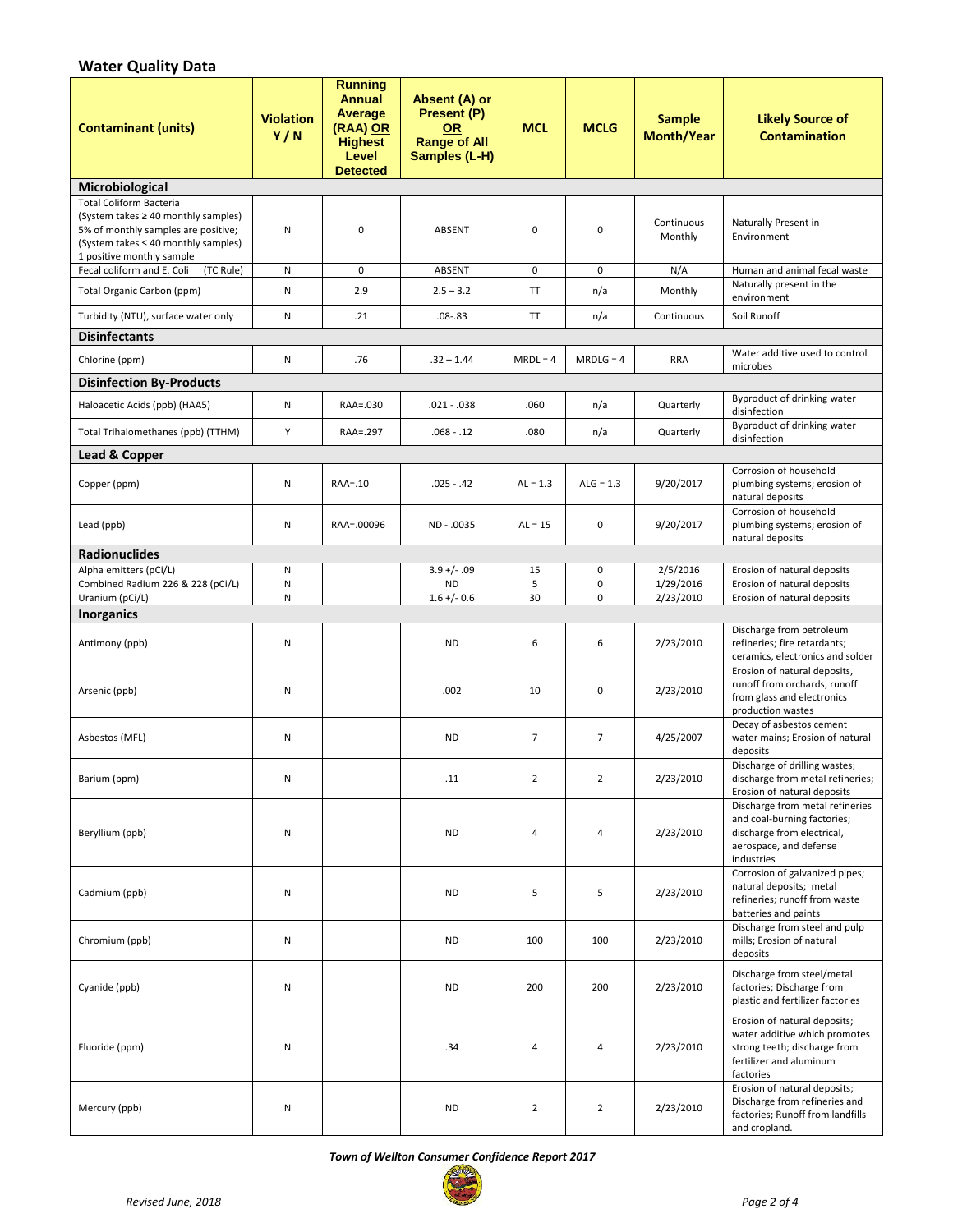| <b>Contaminant (units)</b>                   | <b>Violation</b><br>Y/N | <b>Running</b><br><b>Annual</b><br><b>Average</b><br>(RAA) OR<br><b>Highest</b><br>Level<br><b>Detected</b> | Absent (A) or<br>Present (P)<br><b>OR</b><br><b>Range of All</b><br>Samples (L-H) | <b>MCL</b>     | <b>MCLG</b>    | <b>Sample</b><br><b>Month/Year</b> | <b>Likely Source of</b><br><b>Contamination</b>                                                           |
|----------------------------------------------|-------------------------|-------------------------------------------------------------------------------------------------------------|-----------------------------------------------------------------------------------|----------------|----------------|------------------------------------|-----------------------------------------------------------------------------------------------------------|
| Nitrate (ppm)                                | N                       |                                                                                                             | .29                                                                               | 10             | 10             | 01/27/2016                         | Runoff from fertilizer use;<br>leaching from septic tanks,<br>sewage; erosion of natural<br>deposits      |
| Nitrite (ppm)                                | N                       |                                                                                                             | .010                                                                              | $\mathbf{1}$   | $\mathbf{1}$   | 10/28/2007                         | Runoff from fertilizer use;<br>leaching from septic tanks,<br>sewage; erosion of natural<br>deposits      |
| Selenium (ppb)                               | N                       |                                                                                                             | <b>ND</b>                                                                         | 50             | 50             | 2/23/2010                          | Discharge from petroleum and<br>metal refineries; erosion of<br>natural deposits; discharge<br>from mines |
| Thallium (ppb)                               | N                       |                                                                                                             | <b>ND</b>                                                                         | $\overline{2}$ | 0.5            | 2/23/2010                          | Leaching from ore-processing<br>sites; discharge from<br>electronics, glass, and drug<br>factories        |
| <b>Synthetic Organic Contaminants</b>        |                         |                                                                                                             |                                                                                   |                |                |                                    |                                                                                                           |
| $2,4-D$ (ppb)                                | ${\sf N}$               |                                                                                                             | <b>ND</b>                                                                         | 70             | 70             | 10/22/2001                         | Runoff from herbicide used on<br>row crops                                                                |
| 2,4,5-TP (Silvex) (ppb)                      | ${\sf N}$               |                                                                                                             | <b>ND</b>                                                                         | 50             | 50             | 10/22/2001                         | Residue of banned herbicide                                                                               |
| Alachlor (ppb)                               | N                       |                                                                                                             | <b>ND</b>                                                                         | $\overline{2}$ | 0              | 2/23/2010                          | Runoff from herbicide used on<br>row crops                                                                |
| Atrazine (ppb)                               | N                       |                                                                                                             | <b>ND</b>                                                                         | 3              | 3              | 10/22/2001                         | Runoff from herbicide used on<br>row crops                                                                |
| Chlordane (ppb)                              | ${\sf N}$               |                                                                                                             | <b>ND</b>                                                                         | $\overline{2}$ | 0              | 2/23/2010                          | Residue of banned termiticide                                                                             |
| Dalapon (ppb)                                | N                       |                                                                                                             | <b>ND</b>                                                                         | 200            | 200            | 10/22/2001                         | Runoff from herbicide used on<br>rights of way                                                            |
| Dibromochloropropane (ppt)                   | N                       |                                                                                                             | <b>ND</b>                                                                         | 200            | 0              | 2/23/2010                          | Runoff/leaching from soil<br>fumigant used on soybeans,<br>cotton, pineapples,<br>and orchards            |
| Endrin (ppb)                                 | ${\sf N}$               |                                                                                                             | <b>ND</b>                                                                         | $\overline{2}$ | $\overline{2}$ | 2/23/2010                          | Residue of banned insecticide                                                                             |
| Ethylene dibromide (ppt)                     | ${\sf N}$               |                                                                                                             | <b>ND</b>                                                                         | 50             | 0              | 2/23/2010                          | Discharge from petroleum<br>refineries                                                                    |
| Glyphosate (ppb)                             |                         |                                                                                                             |                                                                                   | 700            | 700            |                                    | Runoff from herbicide use                                                                                 |
| Heptachlor (ppt)<br>Heptachlor epoxide (ppt) | ${\sf N}$<br>${\sf N}$  |                                                                                                             | <b>ND</b><br><b>ND</b>                                                            | 400<br>200     | 0<br>0         | 2/23/2010<br>2/23/2010             | Residue of banned temiticide<br>Breakdown of heptachlor                                                   |
| Lindane (ppt)                                | N                       |                                                                                                             | <b>ND</b>                                                                         | 200            | 200            | 2/23/2010                          | Runoff/leaching from<br>insecticide used on cattle,<br>lumber, gardens                                    |
| Methoxychlor (ppb)                           | N                       |                                                                                                             | <b>ND</b>                                                                         | 40             | 40             | 2/23/2010                          | Runoff/leaching from<br>insecticide used on fruits,<br>vegetables, alfalfa, livestock                     |
| PCBs [Polychlorinated biphenyls]<br>(ppt)    | ${\sf N}$               |                                                                                                             | <b>ND</b>                                                                         | 500            | 0              | 2/23/2010                          | Runoff from landfills; discharge<br>of waste chemicals                                                    |
| Pentachlorophenol (ppb)                      | ${\sf N}$               |                                                                                                             | <b>ND</b>                                                                         | $\mathbf{1}$   | 0              | 10/22/2001                         | Discharge from wood<br>preserving factories                                                               |
| Picloram (ppb)                               | N                       |                                                                                                             | <b>ND</b>                                                                         | 500            | 500            | 10/22/2001                         | Herbicide runoff                                                                                          |
| Simazine (ppb)                               | N                       |                                                                                                             | <b>ND</b>                                                                         | 4              | $\overline{4}$ | 10/22/2001                         | Herbicide runoff                                                                                          |
| Toxaphene (ppb)                              | N                       |                                                                                                             | <b>ND</b>                                                                         | 3              | 0              | 2/23/2010                          | Runoff/leaching from<br>insecticide used on cotton and<br>cattle                                          |
| <b>Volatile Organics</b>                     |                         |                                                                                                             |                                                                                   |                |                |                                    |                                                                                                           |
| Benzene (ppb)                                | N                       |                                                                                                             | < .0005                                                                           | 5              | 0              | 1/29/2016                          | Discharge from factories;<br>leaching from gas storage tanks<br>and landfills                             |
| Carbon tetrachloride (ppb)                   | N                       |                                                                                                             | < .0005                                                                           | 5              | 0              | 1/29/2016                          | Discharge from chemical plants<br>and other industrial activities                                         |
| Chlorobenzene (ppb)                          | N                       |                                                                                                             | < .0005                                                                           | 100            | 100            | 1/29/2016                          | Discharge from chemical and<br>agricultural chemical factories                                            |
| o-Dichlorobenzene (ppb)                      | ${\sf N}$               |                                                                                                             | < .0005                                                                           | 600            | 600            | 1/29/2016                          | Discharge from industrial<br>chemical factories                                                           |
| p-Dichlorobenzene (ppb)                      | N                       |                                                                                                             | < .0005                                                                           | 75             | 75             | 1/29/2016                          | Discharge from industrial<br>chemical factories                                                           |
| 1,2-Dichloroethane (ppb)                     | N                       |                                                                                                             | < .0005                                                                           | 5              | 0              | 1/29/2016                          | Discharge from industrial<br>chemical factories                                                           |
| 1,1-Dichloroethylene (ppb)                   | N                       |                                                                                                             | < .0005                                                                           | $\overline{7}$ | $\overline{7}$ | 1/29/2016                          | Discharge from industrial<br>chemical factories                                                           |
| cis-1,2-Dichloroethylene (ppb)               | ${\sf N}$               |                                                                                                             | < .0005                                                                           | 70             | 70             | 1/29/2016                          | Discharge from industrial                                                                                 |

*Town of Wellton Consumer Confidence Report 2017*